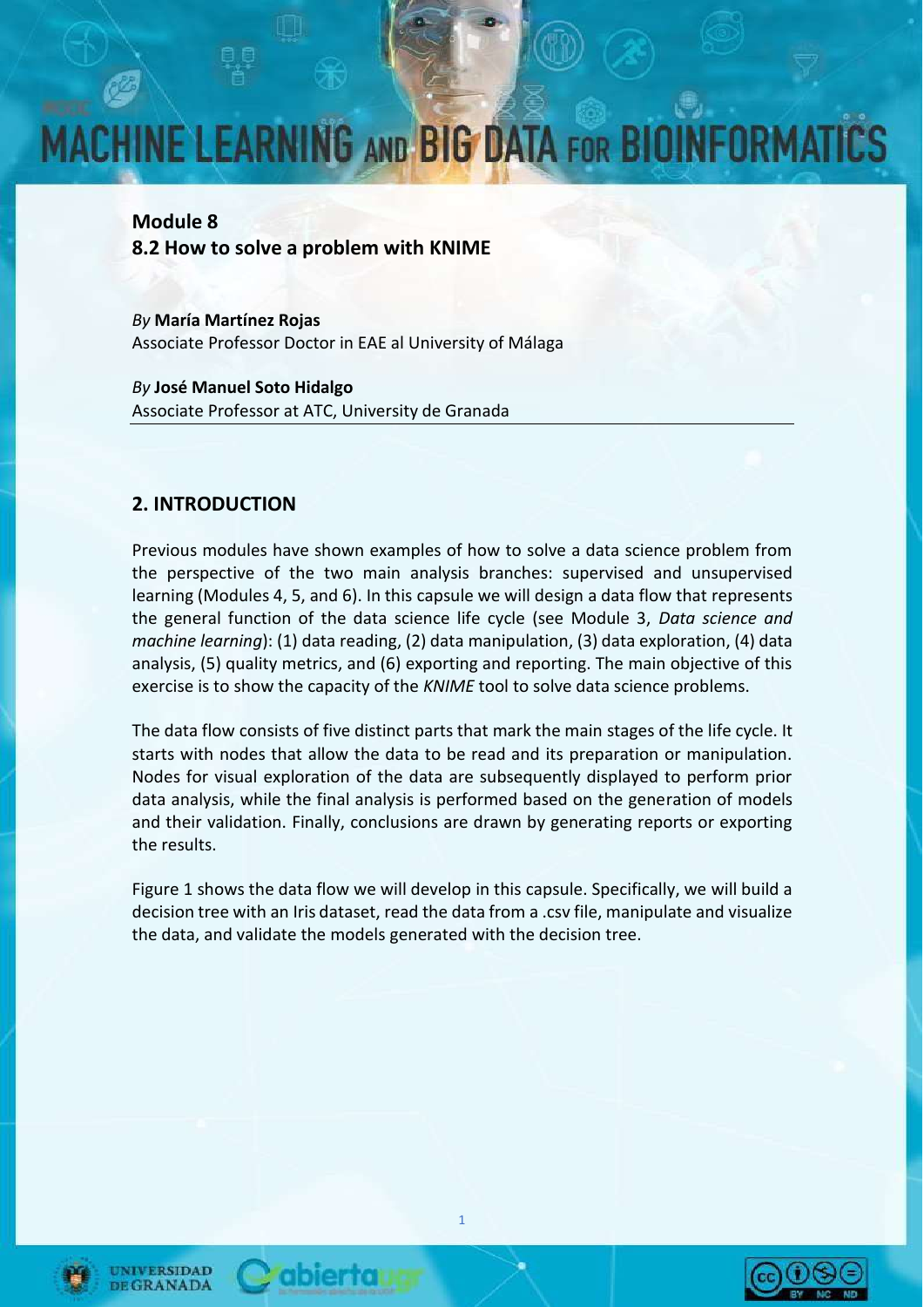## **MACHINE LEARNING AND BIG DATA FOR BIOI**



*Figure 1. Data flow when using the Iris array.*

#### **2.1. DESIGNING THE DATA FLOW**

To begin with we must create a new workspace. This can be done in two ways (as shown in figure 2.):

- Click on 'New' in the toolbar panel at the top of *KNIME*.
- Right-click on a folder in your local workspace in the *KNIME Explorer*.

| <b>A</b> KNIME Explorer 33                           | $\sum_{i=1}^{n}$<br>m |   | KNIME Analytics Platform              |                                      |
|------------------------------------------------------|-----------------------|---|---------------------------------------|--------------------------------------|
| 田田日ま年                                                | 예탈                    |   | View.<br>Node:<br>Edit<br>Help        |                                      |
| My-KNIME-Hub (hub.knime.com)                         |                       |   | $\Box - \boxplus \boxplus \texttt{C}$ | $ v  \tfrac{2}{3}$ or $\frac{1}{10}$ |
| EXAMPLES (knime@hub.knime.com)<br>A                  |                       |   | New KNIME Worldflow                   |                                      |
| A LOCAL (Local Workspace)                            |                       | a | New KNIME Workflow Group              |                                      |
| <b>Example Workflows</b><br>My First Denieet<br>2.14 |                       |   | Other                                 | Ctrl+N                               |
| New KNIME Workflow                                   |                       |   |                                       |                                      |
| New Workflow Group<br>м                              |                       |   |                                       |                                      |

*Figure 2. Creating a new workspace in* KNIME*.*

As discussed above, the data flow will be illustrated with the Iris data set which consists of 50 samples of each of three species of Iris (*Iris setosa*, *I. virginica*, and *I. versicolor*). Four characteristics were measured for each sample: the length and width of the sepals and petals, in centimeters. The set is represented in .csv format and so the first node required is one that allows us to read this type of file. To do this, we must go to the node repository in the "IO  $\rightarrow$  Read" section. We can also directly write the node name in the search engine available at the top.



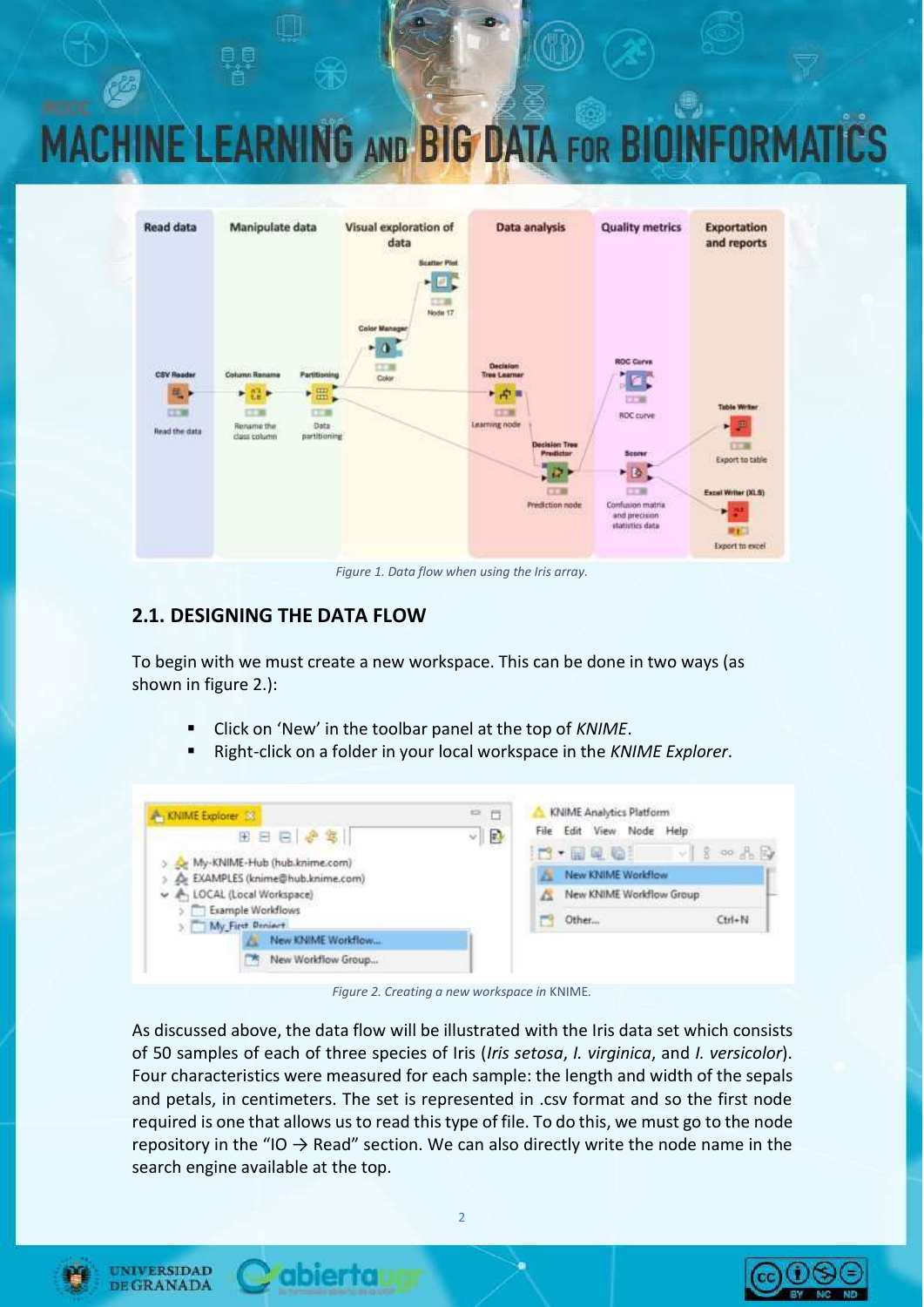

As shown in figure 3, *KNIME* offers several nodes for reading files of different types which include but are not limited to ARFF, Table, PMML, and Excel formats. In our case, we selected the "CSV Reader" node that allows.csv files to be read. To use the node in the workflow you can either drag it directly from the repository and drop it into the workspace or double-click on the node in the repository and it will automatically appear in the workflow editor.



*Figure 3. Nodes for reading different data formats.*

Next, we must configure the node using one of three options: press the F6 key, double click on the node, or right click and select "Configure..." as shown in figure 4. Besides configuring the node, you can also perform other tasks from this menu, including running the node, viewing its outputs, editing the node, and showing the port data, etc.







**Ibierra**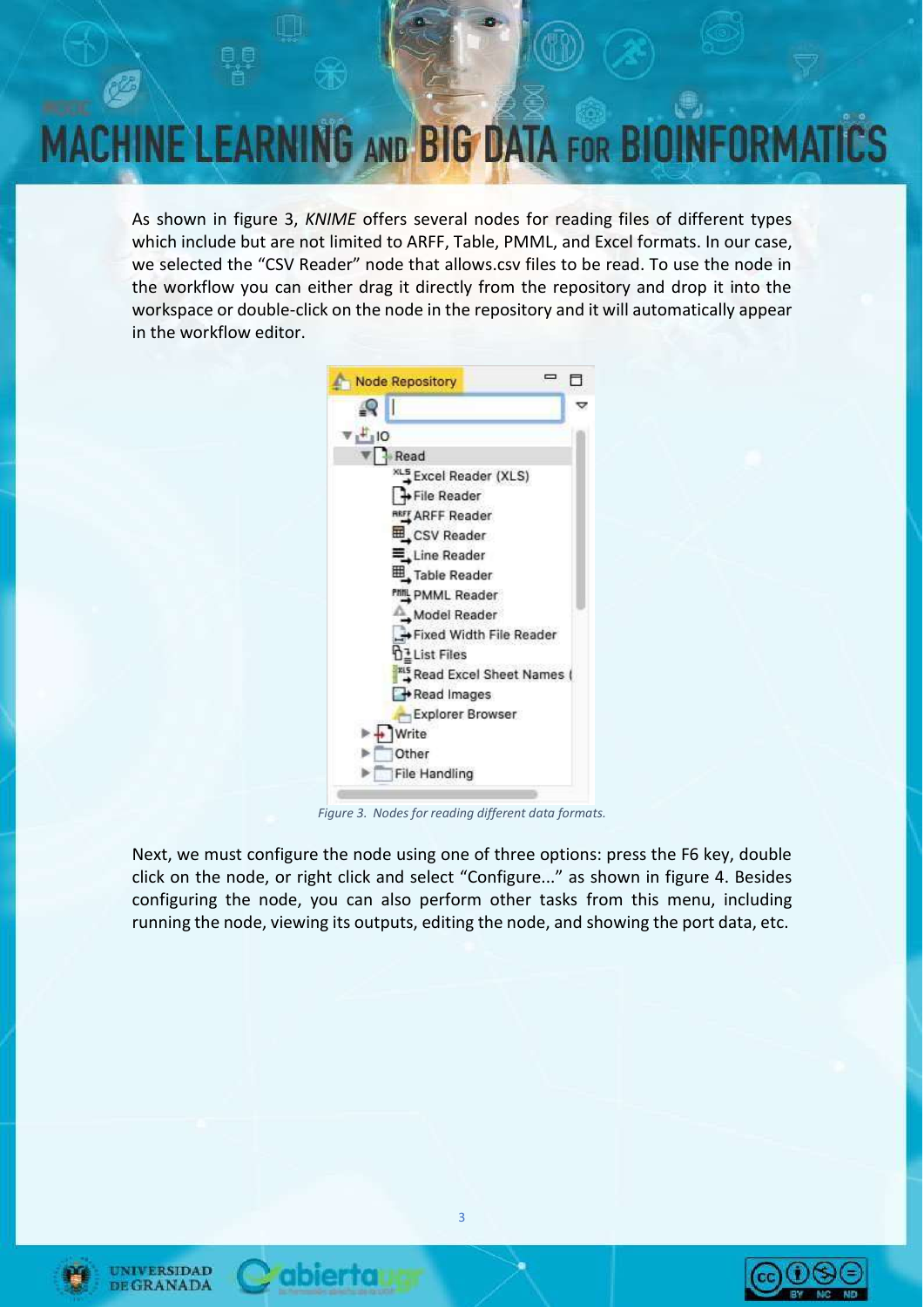### **MACHINE LEARNING AND BIG DATA FOR BIOII FORM**

| <b>File Reader</b> |    |                           |               |
|--------------------|----|---------------------------|---------------|
|                    | n  | Configure                 | F6            |
|                    |    | Execute                   | F7            |
|                    |    | Execute and Open Views    | $Shift + F10$ |
| Read sa<br>data    |    | Cancel                    | F9            |
|                    | Ŧ  | Reset                     | F8            |
|                    |    | Edit Node Description     | $Alt + F2$    |
|                    | Ξü | New Workflow Annotation   |               |
|                    |    | Connect selected nodes    | $Ctrl + 1$    |
|                    | ď  | Disconnect selected nodes | Ctrl+Shift+L  |
|                    |    | Create Metanode           |               |
|                    |    | Create Component          |               |

*Figure 4. Configuring a node.*

Once the configuration option is selected, a configuration dialog box appears (figure 5) in which we define the path to the file where the data are located by clicking on the "Browse" button. It is also possible to configure other available options and to preview the data in this window. For example, in our case, we deselected the "Has column header" and "Has row header" options because our dataset does not have these features. Once configured, click on the "ok" button and the node will appear in yellow (configured, but not executed). After this, you can run the node by pressing the F7 key, by right-clicking and selecting the "Run" option, or directly from the corresponding button in the menu bar at the top.

| <b>Settings</b> | Limit Rows                      | Encoding | Flow Variables       |     | Memory Policy |       |
|-----------------|---------------------------------|----------|----------------------|-----|---------------|-------|
| Input location: |                                 |          |                      |     |               |       |
|                 | /Users/maria/Downloads/IRIS.csv |          |                      | i0. | Browse        | e ici |
|                 | Custom connection timeout [s]:  |          |                      |     | 1/7           |       |
| Reader options: |                                 |          |                      |     |               |       |
|                 | Column Delimiter                | $\{n\}$  | <b>Row Delimiter</b> |     |               |       |
| DH 11           | Quote Char                      | u.       | Comment Char         |     |               |       |
|                 | Has Column Header               |          | Has Row Header       |     |               |       |
|                 | <b>Support Short Lines</b>      |          |                      |     |               |       |
|                 |                                 |          |                      |     |               |       |

*Figure 5. Input node configuration.*





bierta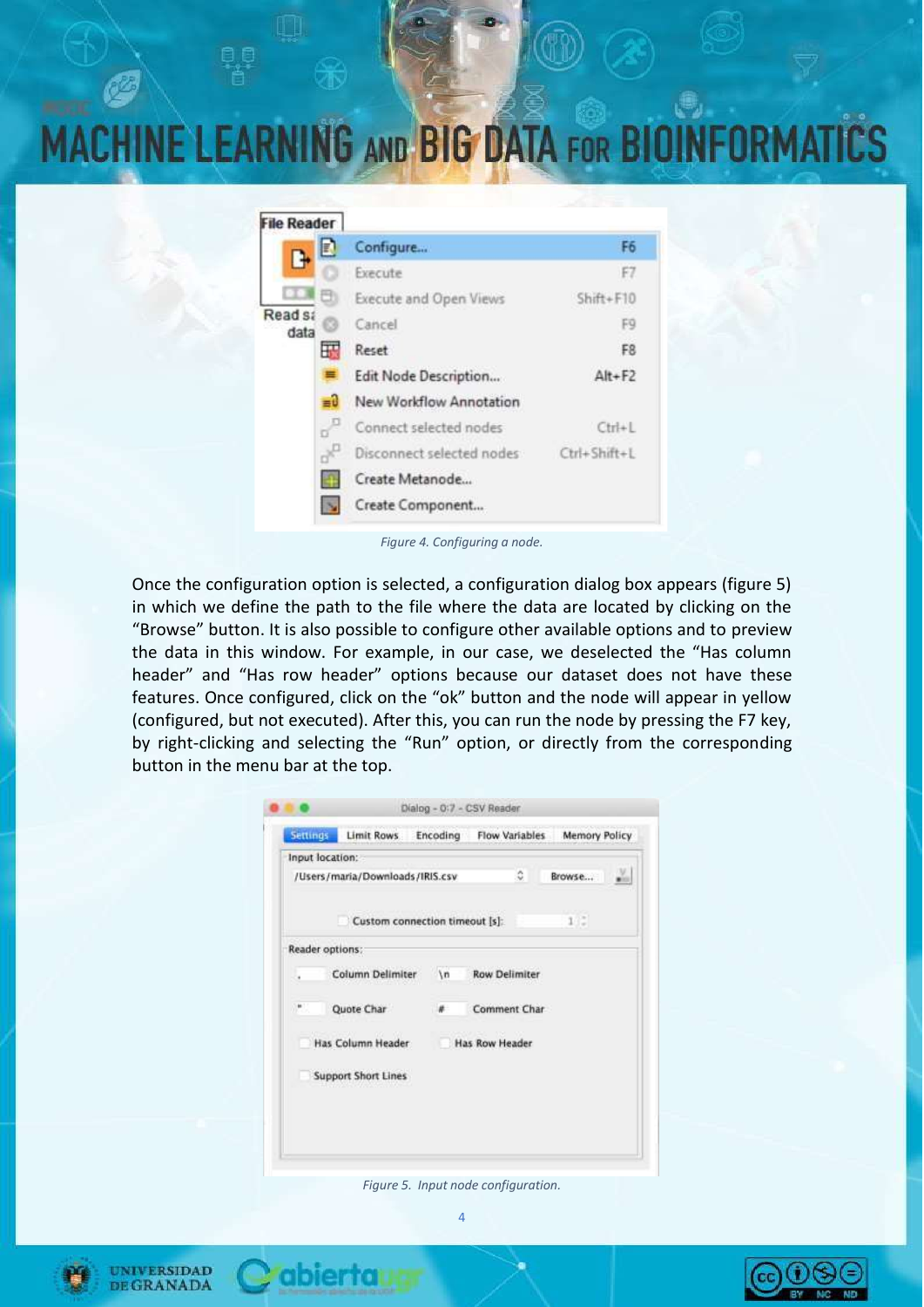## **IINE LEARNING AND BIG DATA FOR BI**

Once executed correctly (indicated when the node's traffic light turns green), we can visualize the data the node has read. The data will be in a table format and so to read

them, right click and select the "File Table" option or select the button in the upper menu bar. Figure 6 shows the table containing the Iris data set data. As shown at the top, the set contains 150 rows (corresponding to 150 samples) and 5 columns (corresponding to the 4 variables and the class):

- RowID: row identification
- Col0: Sepal length
- Col1: Sepal width
- Col2: Petal length
- Col3: Petal width
- Col4: Species

As shown in figure 6, the name of each column defines the type of data contained in each column. For example, columns 0, 1, 2, and 3 contain decimal values (D=double) while column 4 contains a text string (S=string).

| Hilite<br>File   |             | View     |                             |          | File Table - 0:7 - CSV Reader |            |                |  |
|------------------|-------------|----------|-----------------------------|----------|-------------------------------|------------|----------------|--|
|                  | Navigation  |          |                             |          |                               |            |                |  |
|                  |             |          | Table "RIS.csv" - Rows: 150 |          | Spec - Columns: 5             | Properties | Flow Variables |  |
| Row ID           | $D$ Col $0$ | $D$ Coll | D Col2                      | $D$ Col3 | $5$ Col4                      |            |                |  |
| RowO             | 5.1         | 3.5      | 1.4                         | 0.2      | Iris-setosa                   |            |                |  |
| Row1             | 4.9         | 3        | 1.4                         | 0.2      | Iris-setosa                   |            |                |  |
| Row <sub>2</sub> | 4.7         | 3.2      | 1.3                         | 0.2      | Iris-setosa                   |            |                |  |
| Row3             | 4.6         | 3.1      | 1.5                         | 0.2      | Iris-setosa                   |            |                |  |
| Row4             | $5 -$       | 3.6      | 1.4                         | 0.2      | Iris-setosa                   |            |                |  |
| Row5             | 5.4         | 3.9      | 1.7                         | 0.4      | Iris-setosa                   |            |                |  |
| <b>Row6</b>      | 4.6         | 3.4      | 1.4                         | 0.3      | Iris-setosa                   |            |                |  |
| Row7             | $5^{\circ}$ | 3.4      | 1.5                         | 0.2      | Iris-setosa                   |            |                |  |
| Row <sub>8</sub> | 4.4         | 2.9      | 1.4                         | 0.2      | Iris-setosa                   |            |                |  |
| Row9             | 4.9         | 3.1      | $1.5^{\circ}$               | 0.1      | Iris-setosa                   |            |                |  |
| Row10            | 5.4         | 3.7      | $1.5 -$                     | 0.2      | Iris-setosa                   |            |                |  |
| Row11            | 4,8         | 3,4      | 1.6                         | 0.2      | Iris-setosa                   |            |                |  |
| Row12            | 4.8         |          | 1.4                         | 0.1      | Iris-setosa                   |            |                |  |
| Row13            | 4.3         | to as as | 1.1                         | 0.1      | Iris-setosa                   |            |                |  |
| Row14            | 5.8         |          | 1.2                         | 0.2      | Iris-setosa                   |            |                |  |
| Row15            | 5.7         | 4.4      | $1.5 -$                     | 0.4      | iris-setosa                   |            |                |  |
| Row16            | 5.4         | 3.9      | 1.3                         | 0.4      | Iris-setosa                   |            |                |  |
| Row17            | 5.1         | 3.5      | 1.4                         | 0.3      | tris-setosa                   |            |                |  |
| Row18            | 5.7         | 3.8      | 1.7                         | 0.3      | Iris-setosa                   |            |                |  |
| Row19            | 5.1         | 3.8      | 1.5                         | 0.3      | Iris-setosa                   |            |                |  |
| Row20            | 5.4         | 3.4      | 1.7.                        | 0.2      | Iris-setosa                   |            |                |  |
| Row21            | 5.1         | 3.7      | $1.5 -$                     | 0.4      | Iris-setosa                   |            |                |  |
| Row22            | 4.6         | 3.6      | $\mathbf{1}$                | 0.2      | Iris-setosa                   |            |                |  |
| Row23            | 5.1         | 3.3      | 1.7.                        | 0.5      | Iris-setosa                   |            |                |  |
| Row24            | 4.8         | 3.4      | 1.9                         | 0.2      | Iris-setosa                   |            |                |  |

*Figure 6. A data table read with the "CSV reader" node.*

The name used to identify these columns is assigned by default by *KNIME* but can be changed with the "column rename" node found in the manipulation node repository. For example, to show the potential and versatility of *KNIME* in terms of data manipulation, we can add it to our data flow and join the output port of the read node with the input port of the node used to rename the column (figure 7). As shown, the



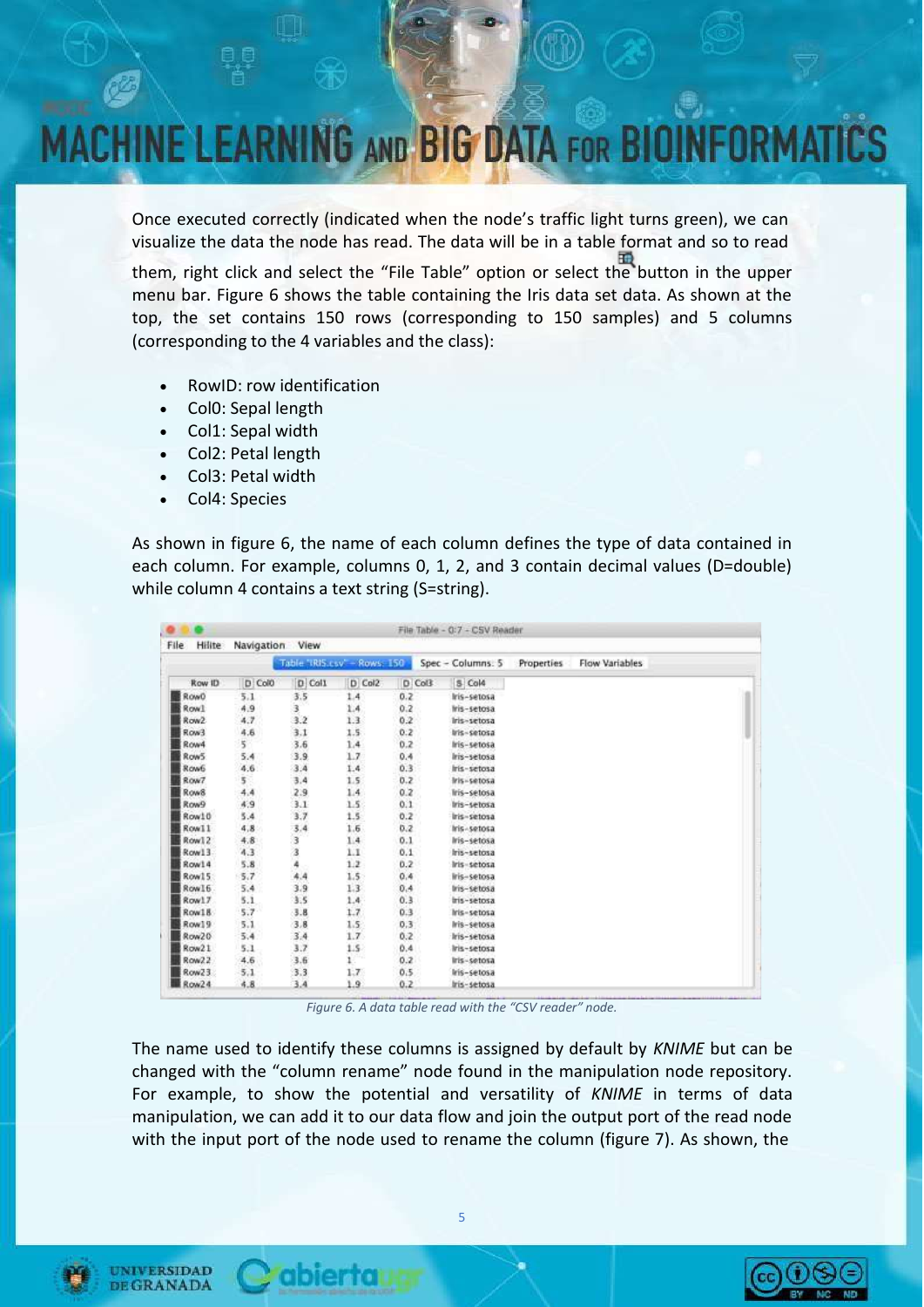## **NE LEARNING AND BIG DATA FOR BIO** IRN

node then appears with the yellow light that tells us that it must be configured before running it.



*Figure 7: Linking the first two nodes of the example data stream.*

To do this, as mentioned above, double-click on the node, or select the option from the menu that opens after right-clicking. Figure 8 shows the configuration menu of this node; the columns we should rename can be selected on the left and the new name and data type contained in the column can be indicated on the right side.

| Column Search                                                |                             |                      |
|--------------------------------------------------------------|-----------------------------|----------------------|
|                                                              | Colo                        | Remove               |
| <b>Filter Options</b><br>None.                               | LargoSépalo<br>Change:<br>ø | D DoubleValue<br>e   |
| Colo<br>D                                                    | Col1                        | Remove               |
| D<br>Col1<br>$\overline{D}$<br>Col <sub>2</sub><br>D<br>Col3 | Change: AnchoSépalo<br>ø    | D DoubleValue<br>le, |
| G Col4                                                       | Col2                        | Remove               |
|                                                              | LargoPépalo<br>Change:      | D DoubleValue<br>ø   |
|                                                              | Col3                        | Remove               |
|                                                              | Change: AnchoPépalo<br>α    | D DoubleValue<br>Ð   |
|                                                              | Col4                        | Remove               |
|                                                              | Especie<br>Change:          | S StringValue<br>e   |

*Figure 8. Node configuration used to rename the columns.*

The result obtained by executing this node is illustrated in figure 9 which shows how the columns were renamed.



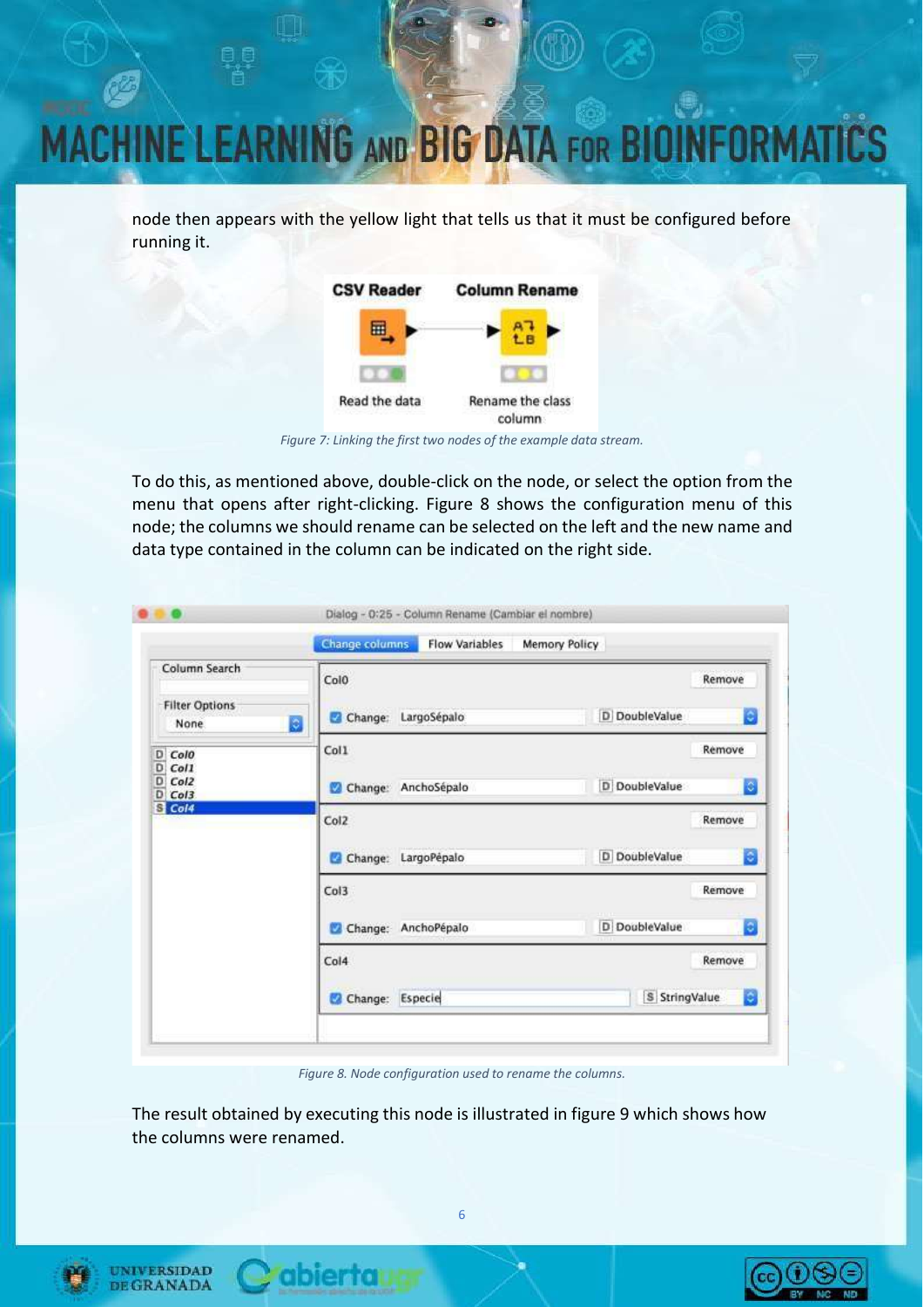## **ACHINE LEARNING AND BIG DATA FOR BIOIN**

| File<br>Hilite     | Navigation    | View                        |                     |               |                       |  |
|--------------------|---------------|-----------------------------|---------------------|---------------|-----------------------|--|
|                    |               | Table "default" - Rows: 150 | $Spec - Columns: 5$ | Properties    | <b>Flow Variables</b> |  |
| Row ID             | D LargoSépalo | D AnchoSépalo               | D LargoPépalo       | D AnchoPépalo | S Especie             |  |
| Row0               | 5.1           | 3.5                         | 1.4                 | 0.2           | Iris-setosa           |  |
| Row1               | 4.9           | 3.                          | 1.4                 | 0.2           | Iris-setosa           |  |
| Row <sub>2</sub>   | 4.7           | 3.2                         | 1.3                 | 0.2           | Iris-setosa           |  |
| Row <sub>3</sub>   | 4.6           | 3.1                         | 1.5                 | 0.2           | Iris-setosa           |  |
| Row4               | 5             | 3.6                         | 1.4                 | 0.2           | Iris-setosa           |  |
| Row5               | 5.4           | 3.9                         | 1.7                 | 0.4           | Iris-setosa           |  |
| Row6               | 4.6           | 3.4                         | 1.4                 | 0.3           | Iris-setosa           |  |
| Raw7               | 5             | 3.4                         | 1.5                 | 0.2           | Iris-setosa           |  |
| Row <sub>8</sub>   | 4.4           | 2.9                         | 1.4                 | 0.2           | Iris-setosa           |  |
| Row9               | 4.9           | 3.1                         | 1.5                 | 0.1           | Iris-setosa           |  |
| Row10              | 5.4           | 3.7                         | 1.5                 | 0.2           | Iris-setosa           |  |
| $D_{\text{max}}11$ | $A$ $R$       | 2.4                         | 1.6                 | 0.3           | Iric_catnes           |  |

*Figure 9. Output of the node which allows the columns to be renamed.*

Finally, to finish the data preprocessing, we should divide the data set obtained into two different sets. This will create one set of data from which a model can be taught (training set) and another with which to validate the model obtained (test set). Remember that the objective of this current example is to teach a model that will allow us to obtain the class of a flower according to four of its characteristics.

To partition the data set we will use the methodology detailed in Module 3 (Capsule 2, *Supervised learning*). To achieve this, we use the "Partitioning" node that divides the input table into two partitions that can be queried through the two output ports. Figure 10 shows the configuration menu of this node. First, we must specify whether the partitioning must be performed 'absolutely' (as an absolute number of rows in the partition) or 'relatively' (as a percentage of the number of rowsin the input table present in the first partition).

In this example, we perform a relative partitioning of 80%. For example, the "Take from top" option sorts the top rows in the first output table and the rest in the second table while "Stratified sampling" performs a sampling in which the distribution of values in the selected column is (approximately) maintained in the output tables. Remember that details of the different node options can be found in the node description area of the initial *KNIME* screen.







ibierta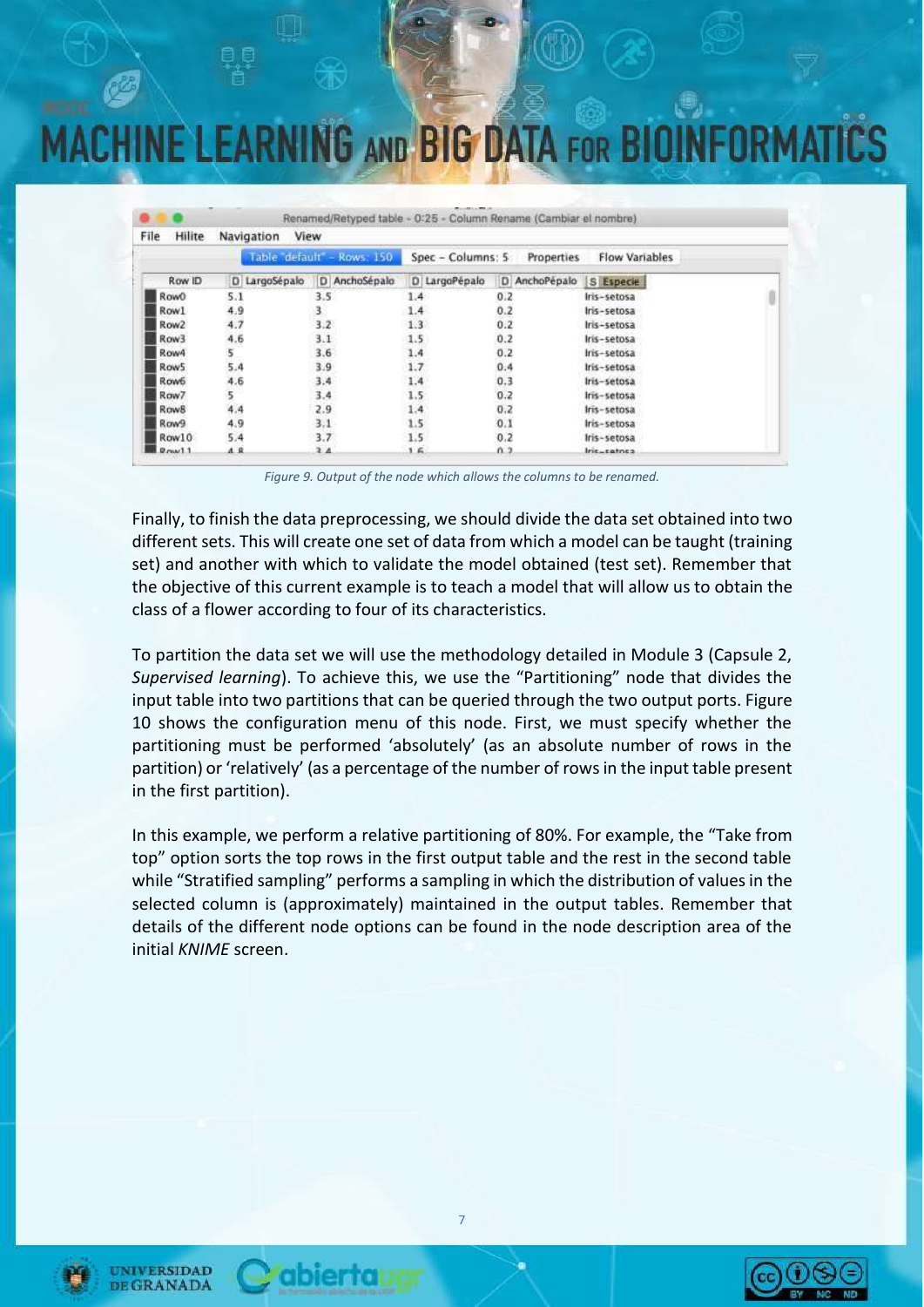| 8 B |                                                          |                                               |                                                         |
|-----|----------------------------------------------------------|-----------------------------------------------|---------------------------------------------------------|
|     |                                                          |                                               |                                                         |
|     |                                                          |                                               | <b>MACHINE LEARNING AND BIG DATA FOR BIOINFORMATICS</b> |
|     |                                                          | Dialog - 0:16 - Partitioning (Partición de)   |                                                         |
|     | <b>First partition</b><br>Choose size of first partition | <b>Flow Variables</b><br><b>Memory Policy</b> |                                                         |
|     | Absolute<br>Relative[%]                                  | $100 -$<br>80 0                               |                                                         |
|     | Take from top<br>Linear sampling<br>Draw randomly        |                                               |                                                         |

Stratified sampling

Use random seed

S Especie

1,590,660,525,367

*Figure 10. Node configuration for dataset partitioning.*

Next, we will use a couple of nodes from the "Views" repository that allow us to explore the data visually, a very interesting aspect in data analysis. First, we are going to use the "Color manager" node to visually distinguish the species (classes) by selecting the option to configure the node by setting the column where the classes are located at the top (figure 11).

|                                                                      |                             | Dialog - 0:14 - Color Manager. |                             |   |
|----------------------------------------------------------------------|-----------------------------|--------------------------------|-----------------------------|---|
|                                                                      | <b>Color Settings</b>       | Flow Variables                 | Memory Policy               |   |
| Select one Column<br><b>S</b> Especie                                |                             |                                |                             | в |
| O Nominal                                                            |                             | Range                          |                             |   |
| Iris-setosa<br>Ins-versicolor<br>Iris-virginica<br><u>walio kuus</u> |                             |                                |                             |   |
|                                                                      | <b>Palerres</b><br>Moestras | Preview<br>HSV.<br><b>HSL</b>  | <b>Alpha</b><br>RCB<br>CMYK |   |
|                                                                      | Set 1                       |                                |                             |   |
|                                                                      | O Set 2                     |                                | <b>EMA</b>                  |   |
|                                                                      |                             | Set 3 (colorblind safe)        |                             |   |
|                                                                      |                             |                                |                             |   |

*Figure 11. The "Color manager" node configuration window.*





abiertau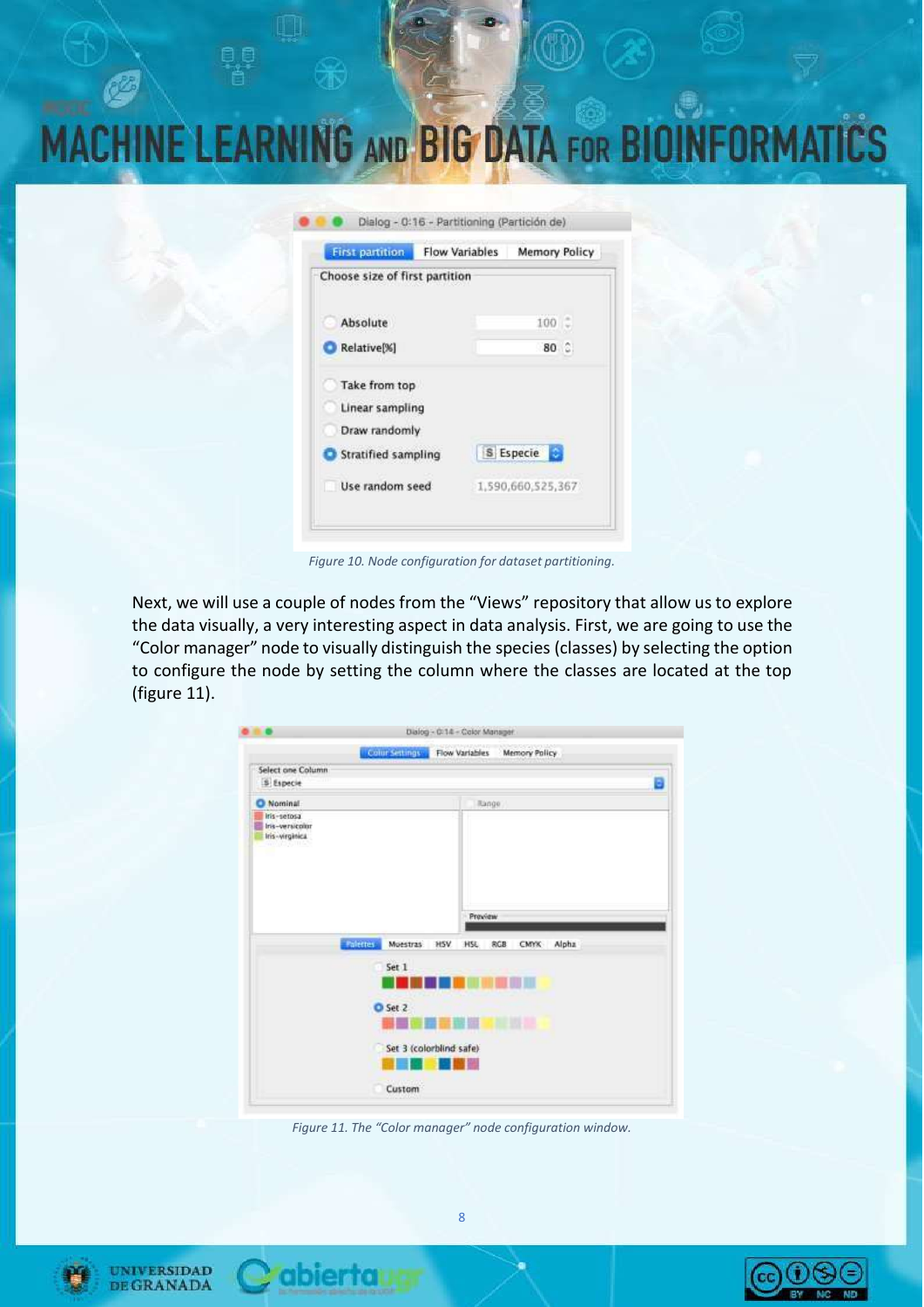## **INE LEARNING AND BIG DATA FOR BIO**

Once configured, the node is executed and a color is assigned to each of the classes (figure 12). In this specific case, the *I. setosa* class was assigned red and the *I. versicolor* class was assigned purple.

|      |              |            |                             |         |               | Table with Colors - 0:14 - Color Manager |             |                |  |
|------|--------------|------------|-----------------------------|---------|---------------|------------------------------------------|-------------|----------------|--|
| File | Hilite       | Navigation | View                        |         |               |                                          |             |                |  |
|      |              |            | Table "default" - Rows: 120 |         |               | Spec - Columns: 5                        | Properties: | Flow Variables |  |
|      | <b>Row D</b> | D Largo    | D Ancho                     | D Large |               | D'Ancho<br>S Especie                     |             |                |  |
|      | Row46        | 5.1        | 3.8                         | 1.6     | 0.2           | ITTS - SATURNA                           |             |                |  |
|      | Row47        | 4.6        | 1.2                         | 1.4     | 0,2.          | Iris-setosa                              |             |                |  |
|      | Row48        | 5.3        | 3.7.                        | 1:5     | 0.2           | Iris-setosa                              |             |                |  |
|      | Row53        | 5.5        | 2.3                         | ٠       | 1.3           | iris-versic                              |             |                |  |
|      | Row54        | 6.5        | 2.8                         | 4.6     | 1.5           | iris-versic                              |             |                |  |
|      | Row56        | 6.3        | 3.3.3                       | 4.7.    | 1.6           | His-versition                            |             |                |  |
|      | Row57        | 4.9        | 2.4                         | 3.3     | ı             | iris-versit                              |             |                |  |
|      | Row58        | 6,6        | 7.9.                        | 4.6     | 1.5           | Itis-versit                              |             |                |  |
|      | Row59        | 5.2        | $-2.7 -$                    | 3.9     | 1.4.          | Itis-versit                              |             |                |  |
|      | Row50        | s.         | ¥                           | 33      | $\mathbf{I}$  | iris-versic                              |             |                |  |
|      | Rows 1       | 5.9        | 3                           | 4.2     | $1.5 -$       | ins-versic                               |             |                |  |
|      | Rough 2      | 60         | ž2.                         | ¥,      | ï             | itis-versit                              |             |                |  |
|      | Road 4       | 5.6        | 2.9.                        | 3.6     | 1.1           | iris-enraic                              |             |                |  |
|      | Roud 5       | 6.7        | 3.1                         | 4.4     | 1.4           | Iris-versit                              |             |                |  |
|      | Rowled       | 5.6        | B.                          | 4.5     | $1.5^{\circ}$ | Iris-versic                              |             |                |  |
|      | Row67        | 5.8        | 2.7.                        | 4.1     | ī             | Iris-versic                              |             |                |  |
|      | Row68        | 6.2        | 2.2                         | 4.5     | 1.5           | Ins-versic                               |             |                |  |
|      | Roud 9       | 5.6        | 25                          | 3.9     | 1.1           | Inte-version                             |             |                |  |
|      | Row70        | 5.9        | 1.2                         | 4.8     | 1.8           | Iris-versit                              |             |                |  |
|      | Row7T        | 6.3        | 2.8                         | ۸<br>ч, | 1.3           | iris-versit                              |             |                |  |
|      | Row72        | 6.3        | 2.5                         | 4.9     | $1.5^{\circ}$ | Iris-versic                              |             |                |  |
|      | Row73        | 6.1        | 2.8                         | 4.7     | 1.2           | Iris-versic                              |             |                |  |
|      | Row74        | 6.4        | 2.9.                        | 4.3.    | 1.3           | ITIS-VEFEE                               |             |                |  |
|      | Row76        | 6.8        | 2.8                         | 4,8     | 1.4           | Inc-yersic                               |             |                |  |
|      | Row/77       | 6.7        |                             | s       | L.7           | ITIS-VECNIC                              |             |                |  |

*Figure 12. Output of the "Color manager" node.*

Another common node is "Scatter plot" which presents a scatter plot in which different columns can be chosen for x and y. The two variables for analysis are selected in the configuration menu and after executing the node, an image like the one shown in figure 13 is obtained. This figure shows the different cases according to the colors assigned to each class in the previous node.



*Figure 13. Output of the "Scatter plot" node.*



**UNIVERSIDAD** 

**DE GRANADA** 

ibierta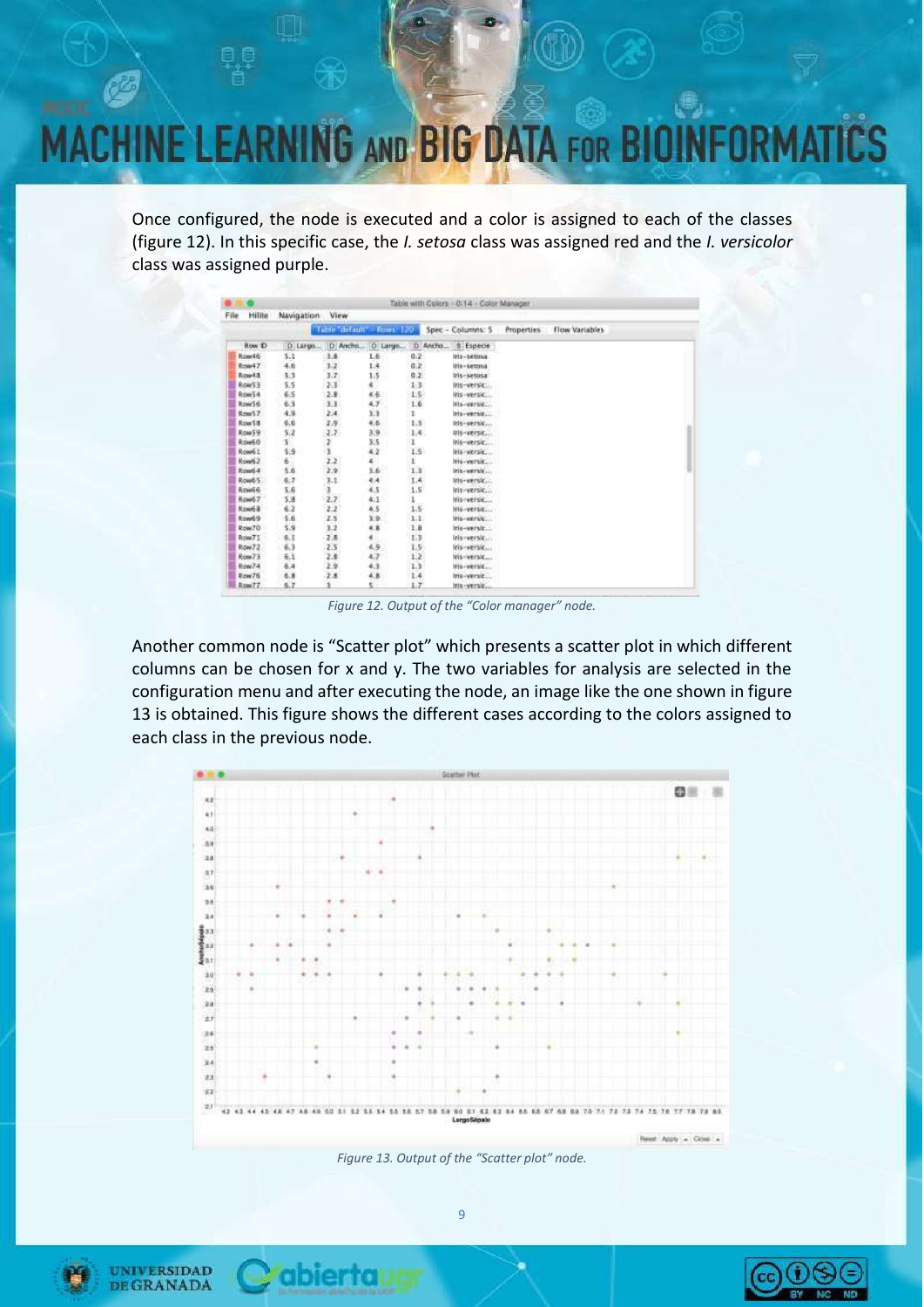## **INE LEARNING AND BIG DATA FOR BIO**

We will start with the nodes that allow us to develop the model in the data analysis phase. In this example we will use the decision tree, which was explained in Module 5 (Capsule 2, *Standard classification methods*), as a representation technique for the classification of the species, although, as alreadymentioned, any other machine learning algorithm could be used. First, we must search the repository for the two required nodes: the learning and prediction nodes ("Decision Tree Learner" and "Decision Tree Predictor", respectively) and drag them into the workflow.

Next we connect the ports to the previous node which, in this example, was the one we used to partition the initial dataset. Remember that the output of this node was two data sets that will be used to teach and test our model. Therefore, the upper output port of the 'partitioning' node must be connected to the input port of the "Decision Tree Learner" node and the lower output port to the "Decision Tree Predictor" node. These two nodes must be connected to each other through the blue port that allows transportation of the model generated by the "Decision Tree Learner" node.

Before executing these nodes we must configure them with the values and/or parameters considered appropriate for the data set. As shown in the learning node menu in figure 14, first we indicate which dataset column contains the species or class to be classified.

| Options.   | <b>PMMLSettings</b>                             | Flow Variables |
|------------|-------------------------------------------------|----------------|
| General    |                                                 |                |
|            | Class column 5 Especie 1                        |                |
|            | Quality measure Gini index                      |                |
|            | Pruning method No pruning                       |                |
|            | Reduced Error Pruning                           |                |
|            | Min number records per node                     | $2 - 2$        |
|            | Number records to store for view                | 10,000         |
|            | Average split point                             |                |
|            | Number threads                                  | $40 - $        |
|            | Skip nominal columns without domain information |                |
| Root split |                                                 |                |
|            | Force root split column                         |                |
|            | Root solit column 10 AnchoPétalo 0              |                |
|            | <b>Binary nominal splits</b>                    |                |
|            | <b>Binary nominal splits</b>                    |                |
|            | Max #nominal                                    | 10.3           |
|            |                                                 |                |

*Figure 14. Configuration of the "Decision Tree Learner" node.*

In addition, the "quality measure", "pruning method", and "minimum number of records per node", etc. can also be configured. In the configuration menu of the node



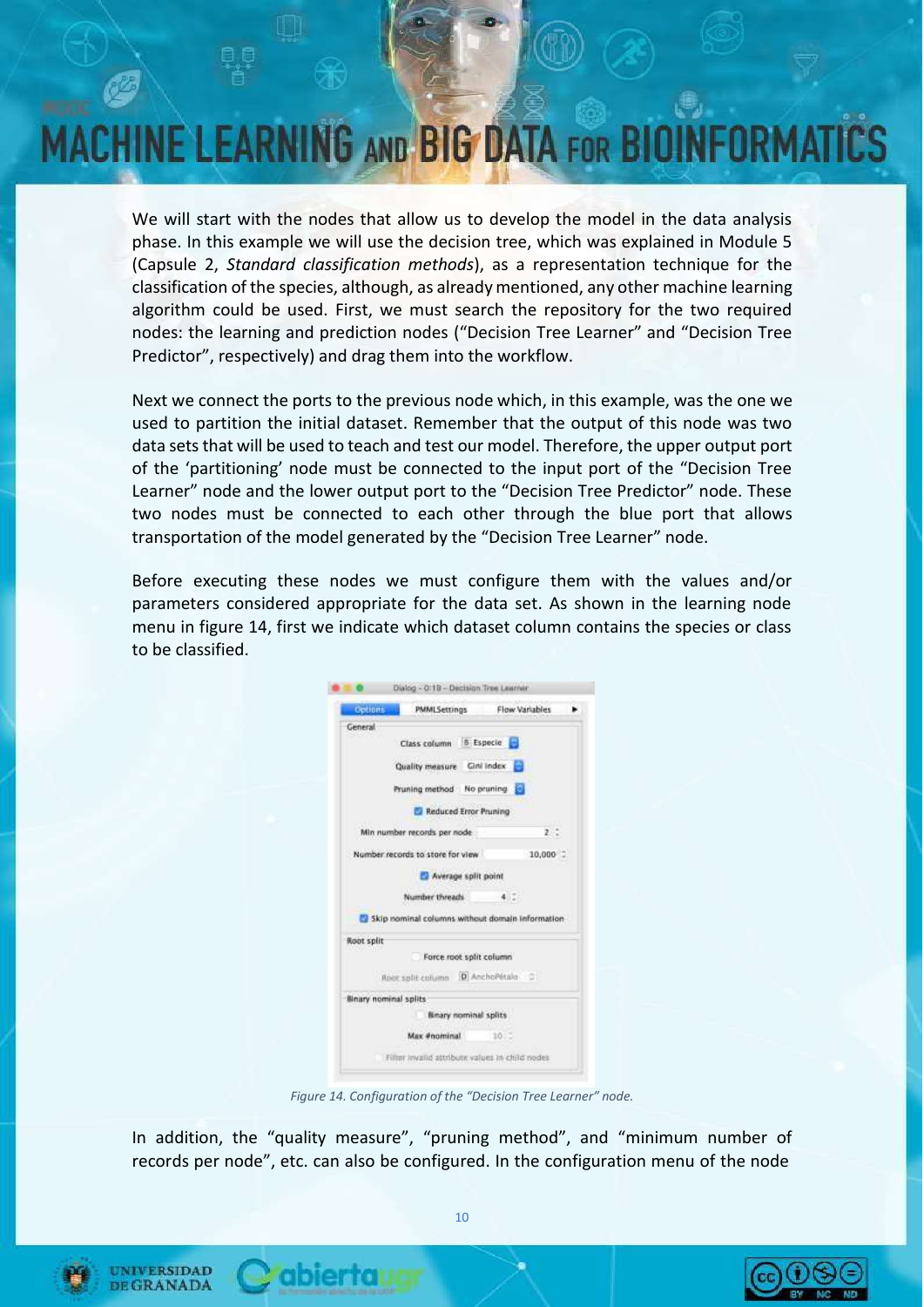# NE LEARNING AND BIG DATA FOR BI

used to predict the species, we must indicate the name of the new column with the species classification result (figure 15). Finally, the two nodes can then be executed.

| Maximum number of stored patterns for HiLite-ing:                                    |  | $10,000$ $\degree$ |
|--------------------------------------------------------------------------------------|--|--------------------|
| Change prediction column name                                                        |  |                    |
| Prediction (Clase)                                                                   |  |                    |
| Append columns with normalized class distribution<br>Suffix for probability columns: |  |                    |
|                                                                                      |  |                    |

*Figure 15. Configuration of the "Decision Tree Predictor" node.*

The result of this node is shown in figure 16. To access this table, select the option from the drop-down menu by right-clicking or selecting it from the menu bar. An important aspect of the data science life cycle is evaluation of the quality of the taught models to measure how well they can predict new examples. To do this, we will include two nodes ("Scorer" and "ROC curve") that allow us to analyze the quality of the learned model in detail, i.e., how well the model is ranking.

| File<br>Hilite | Navigation        | View                    |                 |               |                     |                              |
|----------------|-------------------|-------------------------|-----------------|---------------|---------------------|------------------------------|
|                |                   | Table default - Rows 30 |                 |               | Spec - Columns: 6   | Properties<br>Flow Variables |
| Row ID         | D Largo           |                         | D Ancho D Largo |               | D Ancho   S Especie | S Prediction (Clase)         |
| <b>Row6</b>    | 4,6               | 3.4                     | 1.4             | 0.3           | Iris-setosa         | Iris-setosa                  |
| Row9           | 4.9               | 3.1                     | 1.5             | 0.1           | Iris-setosa         | Iris-setosa                  |
| Row13          | 4.3               | 3.                      | 1.1             | 0.1           | Iris-setosa         | Iris-setosa                  |
| Row16          | 5.4               | 3.9                     | 1.3             | 0.4           | Iris-setosa         | Iris-setosa                  |
| Row18          | 5:7               | 3.8                     | 1.7             | 0.3           | Iris-setosa         | Iris-setosa                  |
| Row27          | 5.2               | 3.5                     | 1.5             | 0.2           | Iris-setosa         | Iris-setosa                  |
| Row28          | 5.2               | 3,4                     | 1.4             | 0.2           | Iris-setosa         | Iris-setosa                  |
| Row35          | S.                | 3.2                     | 1.2             | 0.2           | Iris-setosa         | Iris-setosa                  |
| Row41          | 4,5               | 2.3                     | 1.3             | 0.3           | tris-setosa         | Iris-setosa                  |
| Row43          | $5^{\circ}$       | 3.5                     | 1.6             | 0.6           | Iris-setosa         | Iris-setosa                  |
| Row50          | $\overline{\tau}$ | 3,2                     | 4.7             | 1.4           | Iris-versicolor     | Iris-versicolor.             |
| Row51          | 6.4               | 3.2                     | 4.5             | $1.5^{\circ}$ | Iris-versicolor     | Iris-versicolor              |
| Row63          | 6.1               | 2,9                     | 4.7             | 1.4           | Iris-versicolor     | Iris-versicolar              |
| Row66          | 5.6               | Ŧ                       | 4.5             | 1.5           | Iris-versicolor     | Iris-versicolor              |
| Row67          | 5.8               | 2.7                     | 4.1             | $\mathbf{1}$  | Iris-versicolor     | Iris-versicolor              |
| Row73          | 6.1               | 2.8                     | 4.7             | 1.2           | Iris-versicolor     | Iris-versicolor              |
| Row82          | 5.8               | 2.7                     | 3.9             | 1.2           | Iris-versicolor     | Iris-versicolor              |
| Row85          | 6.                | 3,4                     | 4.5             | 1.6           | Iris-versicolor     | Iris-versicalar              |
| Row88          | 5.6               | 3                       | 4.1             | 1.3.          | Iris-versicolor     | Iris-versicolor              |
| Row95          | 5.7               | 3.                      | 4.2             | 1.2           | Iris-versicolor     | Iris-versicolor              |
| Row103         | 6.3               | 2.9                     | 5.6             | 1.8           | Iris-virginica      | Iris-virginica               |
| <b>Row104</b>  | 6,5               | ï                       | 5.8             | 2.2.          | Iris-virginica      | Iris-virginica               |
| Row111         | 6.4               | 2.7                     | 5.3             | 1.9           | Iris-virginica      | Iris-virginica               |
| Row131         | 7.9               | 3.8                     | 6.4             | 2             | Iris-virginica      | Iris-virginica               |
| <b>Row140</b>  | 6.7               | 3.1                     | 5.6             | 2.4           | Iris-virginica      | Iris-virginica               |

*Figure 16. Output of the "Decision Tree Predictor" node with sorted data.*

The "scorer" node provides the confusion matrix (Module 5, Capsule 1, *Classification: what, why, and how?*) which gives a count of the hits and misses for each of the species

11



UNIVERSIDAD **DE GRANADA** 

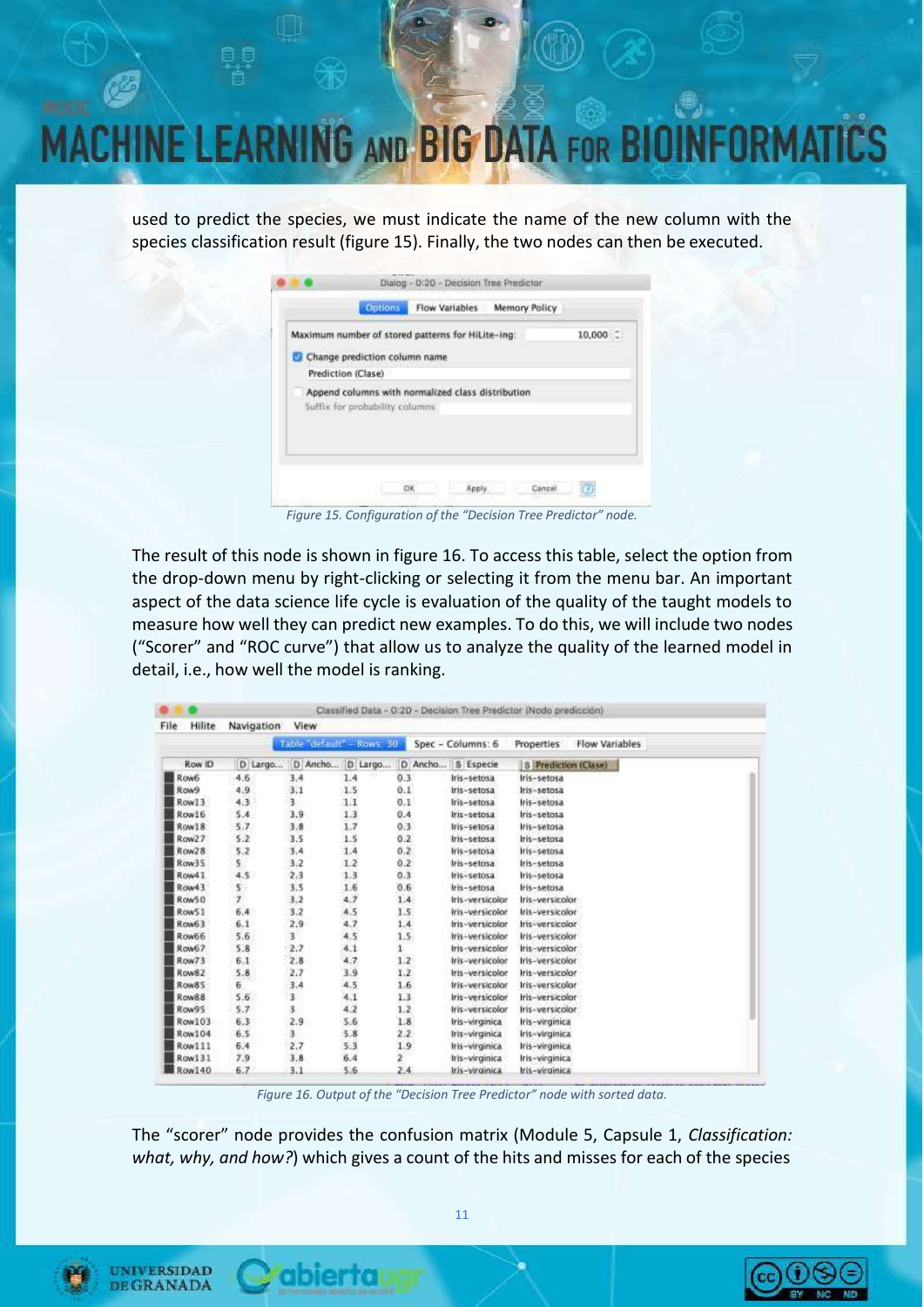

(*I. setosa*, *I. virginica*, and *I. versicolor*) allowing us to check the extent to which our model is confusing classes (figure 17).

|                   | Table spec name - Rows. 3 |                                   | Spec - Columns: 3 |
|-------------------|---------------------------|-----------------------------------|-------------------|
| Row ID            |                           | Iris-setosa   I   Iris-versicolor | Iris-virginica    |
| Iris-setosa       | 10                        | ō                                 |                   |
| Iris-versicolar 0 |                           | 10                                |                   |
| Iris-virginica 0  |                           | Ö                                 | 10                |
|                   |                           |                                   |                   |
|                   |                           |                                   |                   |
|                   |                           |                                   |                   |
|                   |                           |                                   |                   |

*Figure 17. Confusion matrix provided by the "Scorer" node.*

Secondly, it provides a table with statistical data: true positives, true negatives, false positives, false negatives, recall, precision, *F*-metrics, etc. (figure 18).

|                    |                 |        | Trible patricit - House J. Spec - Columns: 11 Properties Flow Variables |          |  |   |  |         |
|--------------------|-----------------|--------|-------------------------------------------------------------------------|----------|--|---|--|---------|
| Row ID             | I TruePositives | FaheP. | 1 TrueNegatives                                                         |          |  |   |  | D Cohen |
| Ins-setosa 10      |                 | ۰      | <b><i>Market School School School</i></b><br>$20$<br>$20$<br>$20$       | ů        |  | . |  |         |
| Iris-versicolor 10 |                 | o.     |                                                                         | $\Omega$ |  |   |  |         |
| Iris-virginica 10  |                 |        |                                                                         | ö        |  |   |  |         |
| Civerall           | э.              |        |                                                                         |          |  |   |  |         |
|                    |                 |        |                                                                         |          |  |   |  |         |
|                    |                 |        |                                                                         |          |  |   |  |         |
|                    |                 |        |                                                                         |          |  |   |  |         |
|                    |                 |        |                                                                         |          |  |   |  |         |
|                    |                 |        |                                                                         |          |  |   |  |         |

*Figure 18. Table containing accuracy statistics data.*

The "ROC curve" node allows us to obtain ROC curves for two-class classification problems, as detailed in module 5 (Capsule 1, *Classification: what, why, and how?*). The input table should contain one column with the actual class values (including all the class values as possible values) and a second column containing the probabilities that an element is classified as belonging to the selected class. In the example given here we have configured this node with the following data:

- Class column: (class preference)
- Positive class value: *Iris setosa*

The result is shown in figure 19.



**INIVERSIDAD** 

**GRANADA**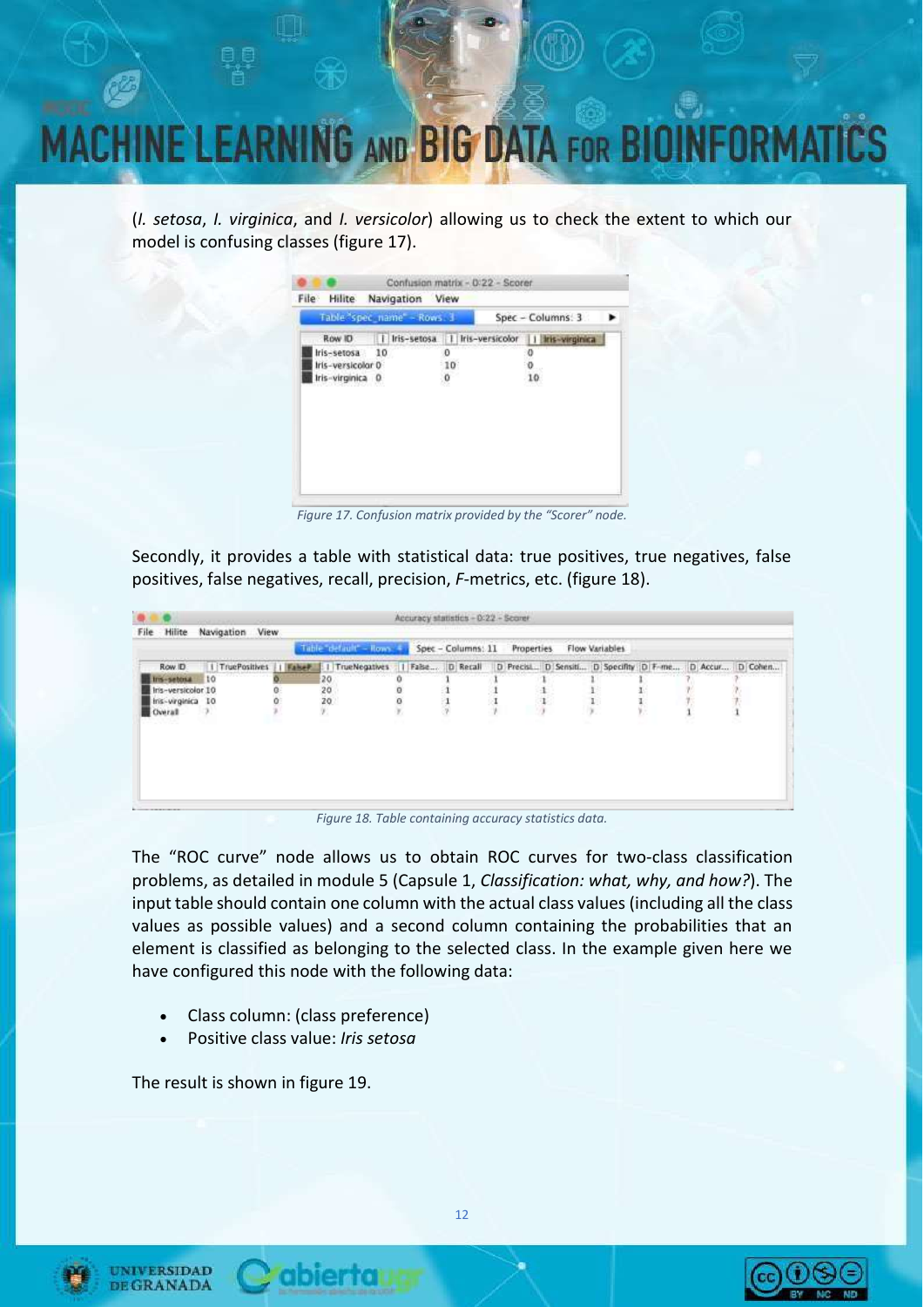#### **INE LEARNING AND BIG DATA FOR BIOI** IR.



Finally, the last nodes of the workflow allow us to write the results obtained. In this example, the "Table Writer" and "Excel Writer" nodes were included so that we can export the confusion table and statistical data, respectively. In the reading nodes we must indicate in the configuration menu where the file will be saved, as well as the data to be exported. For example, figure 20 showsthe menu of the node that allows the data to be exported in Excel format. The location of the output file is indicated in the upper part, some formatting options are shown in the middle part, and the data to be exported can be defined in the lower part.



**UNIVERSIDAD DE GRANADA** 



abiertal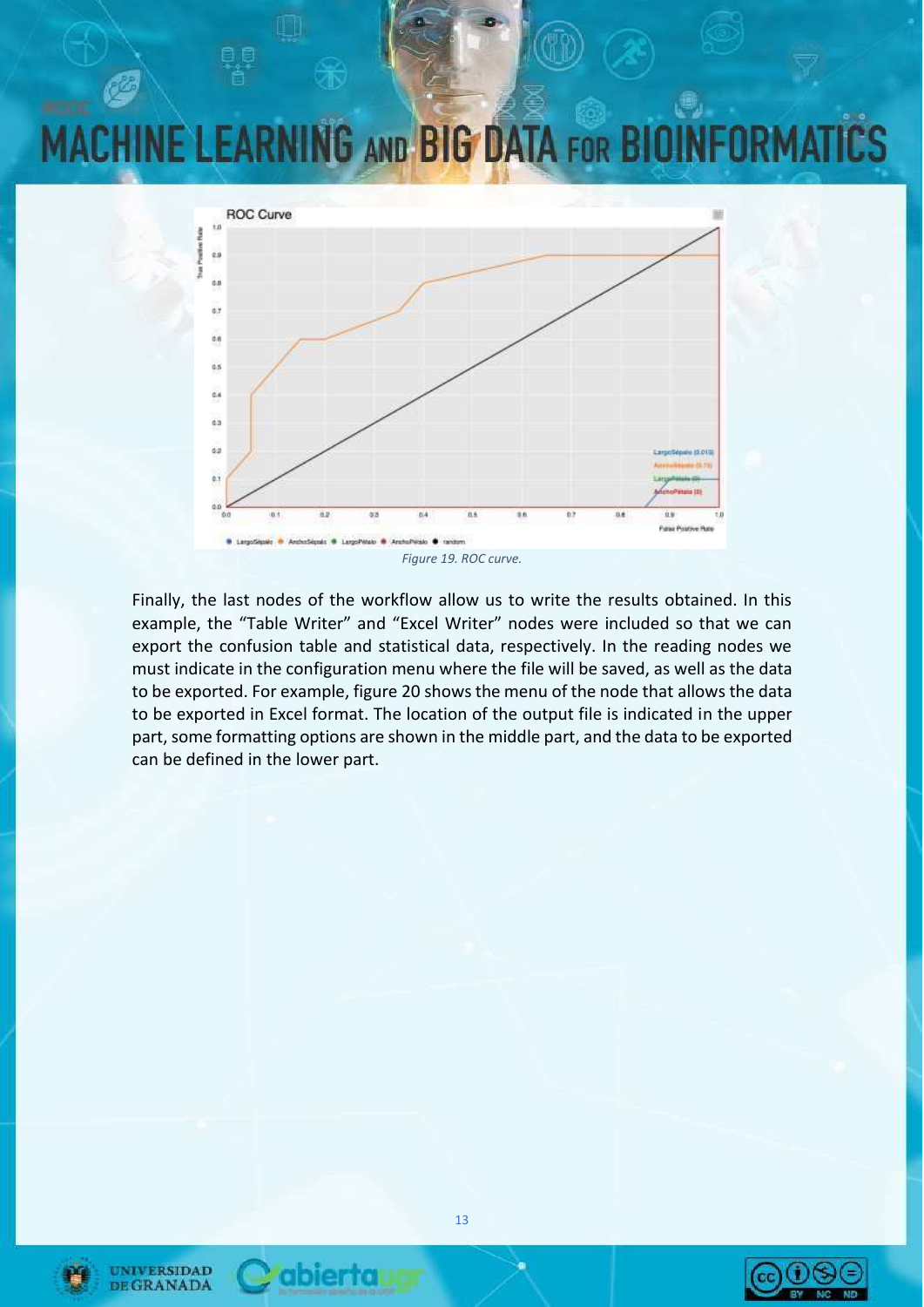# MACHINE LEARNING AND BIG DATA FOR BIOINFORMATICS

|                                                        |                               | Dialog - 0:23 - Excel Writer (XLS) |                                                                                                          |                       |                  |
|--------------------------------------------------------|-------------------------------|------------------------------------|----------------------------------------------------------------------------------------------------------|-----------------------|------------------|
|                                                        | <b>Settings</b>               | <b>Flow Variables</b>              | <b>Memory Policy</b>                                                                                     |                       |                  |
| Output location:                                       |                               |                                    |                                                                                                          |                       |                  |
| /Users/maria/Downloads/Downloads.xlsx                  |                               |                                    |                                                                                                          | ٥<br>Browse           | ă.               |
| Overwrite existing file                                |                               |                                    |                                                                                                          |                       |                  |
| Open file after execution                              |                               |                                    |                                                                                                          |                       |                  |
| Sheet name                                             |                               |                                    |                                                                                                          |                       |                  |
| Name of the sheet: spec name                           |                               |                                    |                                                                                                          |                       | M<br><b>Mill</b> |
| Add names and IDs<br>add column headers<br>add row ids |                               |                                    |                                                                                                          |                       |                  |
| Missing value pattern<br>For missing values write:     |                               |                                    |                                                                                                          |                       |                  |
| Layout<br>Autosize columns<br>Portrait<br>Landscape    | US Letter $81/2 \times 11$ in |                                    | ie.                                                                                                      |                       |                  |
| <b>Exclude</b>                                         | Manual Selection              | Wildcard/Regex Selection           | Include                                                                                                  | <b>Type Selection</b> |                  |
| Filter                                                 |                               |                                    | $T$ Filter                                                                                               |                       |                  |
| No columns in this list                                |                               | $\,>\,$<br>$\gg$<br>$\leq$         | I TruePositives<br>I FalsePositives<br>I TrueNegatives<br>FalseNegatives<br>Н<br>D Recall<br>D Precision |                       |                  |

*Figure 20. The "Excel Writer" node configuration menu.*